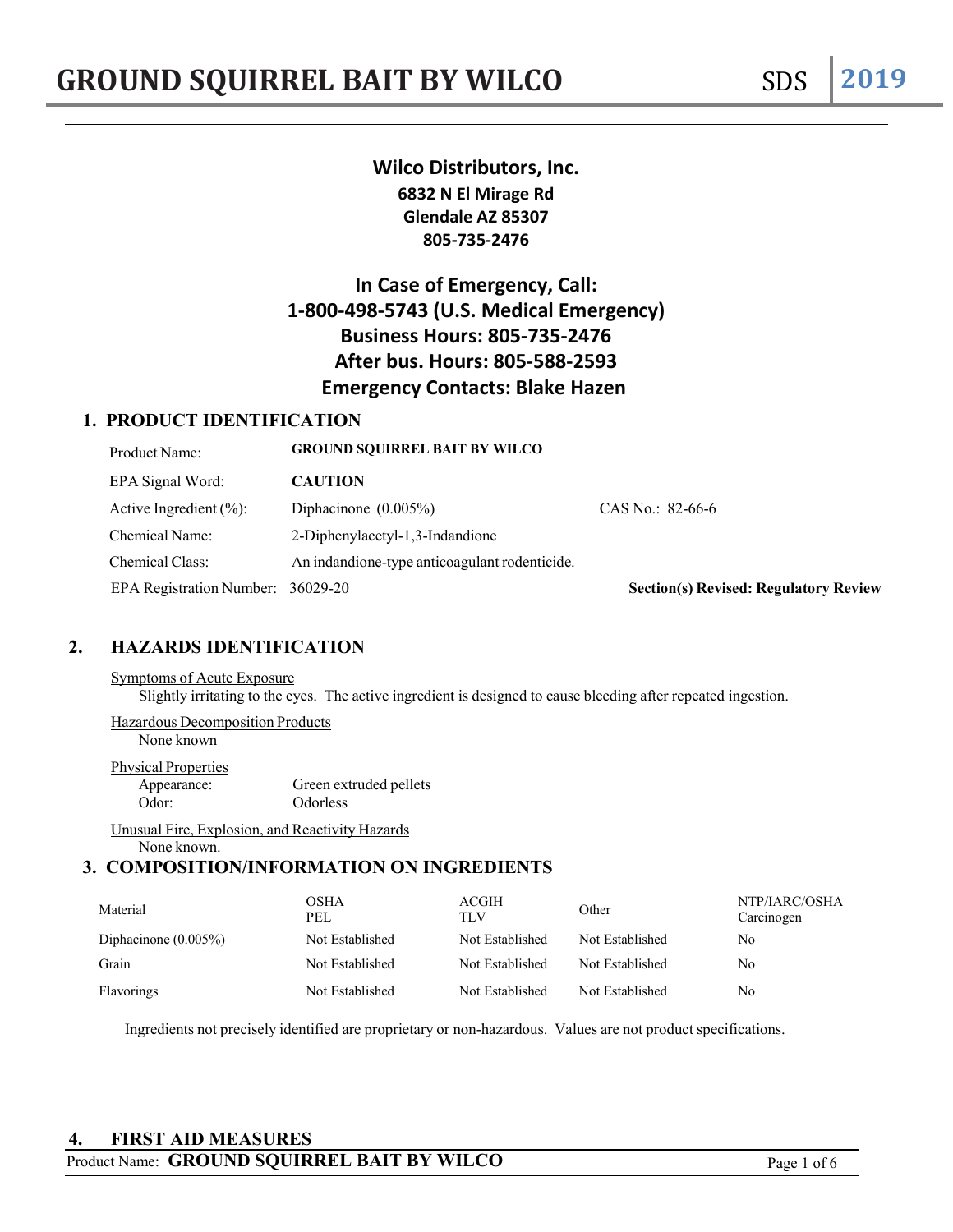Have the product container, label, or Safety Data Sheet with you when calling a poison control center or doctor, or going for treatment. **FOR A MEDICAL EMERGENCY INVOLVING THIS PRODUCT CALL 1-800-498-5743 (U.S. Medical Emergencies) or 1-651-523-0318 (International Medical Emergencies, Collect Calls will be accepted).**

- Ingestion: **CALL PHYSICIAN OR POISON CONTROL CENTER IMMEDIATELY!** Have the person sip a glass of water if able to swallow. Do not induce vomiting unless told to do so by the poison control center or doctor. Do not give anything by mouth to an unconscious person.
- Eye Contact: If in eyes: Hold eye open and rinse slowly and gently with water for 15-20 minutes. Remove contact lenses, if present, after 5 minutes, then continue rinsing eye. Call a poison control center or doctor for treatment advice

Skin Contact: If on skin or clothing: Take off contaminated clothing. Wash skin with soap and water.

Inhalation: Not applicable.

Notes to Physician

This product contains anticoagulants with an effect similar to warfarin in that they act by interfering with the synthesis of prothrombin. The specific measure is the prothrombin time. Note this may not become prolonged until 12-18 hours after ingestion. The specific antidote is Vitamin  $K_1$  (Phytomenandione BP).

Antidote must be administered under medical supervision. Initially, antidote should be given by injection (10-20 mg, or 0.25 mg/kg for children, by slow intravenous infusion at a rate of 1 mg/minute. In severe cases the use of fresh frozen plasma may be required). Maintenance treatment is given orally (40 mg/day in divided doses for adults; up to 20 mg/day in divided doses for children). The prothrombin time and the hemoglobin should be monitored. Patients should be kept under medical supervision until the prothrombin time has been normal for 3 consecutive days. Oral treatment may need to be continued for several weeks. (20 mg/day in divided doses for adults, and up to 20 mg/day in divided doses for children). (For animal cases the dose is 2-5 mg/kg).

Medical Condition Likely to be Aggravated by Exposure

Bleeding and other conditions which may be aggravated by extended clotting time.

### **5. FIRE FIGHTING MEASURES**

Fire and Explosion

| Flash Point (Test Method):      | Not Applicable                                         |                         |
|---------------------------------|--------------------------------------------------------|-------------------------|
| Flammable Limits $(\%$ in Air): | Lower: % Not Applicable                                | Upper: % Not Applicable |
| Autoignition Temperature:       | Not Available                                          |                         |
| Flammability:                   | Not Flammable                                          |                         |
| Extinguishing Media:            | Fog or Water Spray, Foam, Carbon Dioxide, Dry Chemical |                         |

Hazardous Decomposition Products:

None known.

Unusual Fire, Explosion, and Reactivity Hazards None known.

In Case of Fire

Potentially hazardous in fire. Wear self-contained breathing apparatus. If water is used as an extinguishing media, diking is required to keep contaminated water out of all water supplies.

# **6. ACCIDENTAL RELEASE MEASURES**

In Case of Spill or Leak

Control the spill at its source. Clean up spills immediately, observing precautions outlined in Section 8. Sweep up material and place in a compatible disposal container. Once all material is collected, seal container and arrange for disposition.

### **7. HANDLING AND STORAGE**

Product Name: **GROUND SQUIRREL BAIT BY WILCO** Page 2 of 6 Store the material in a well-ventilated, secure area out of reach of children and domestic animals. Do not store food,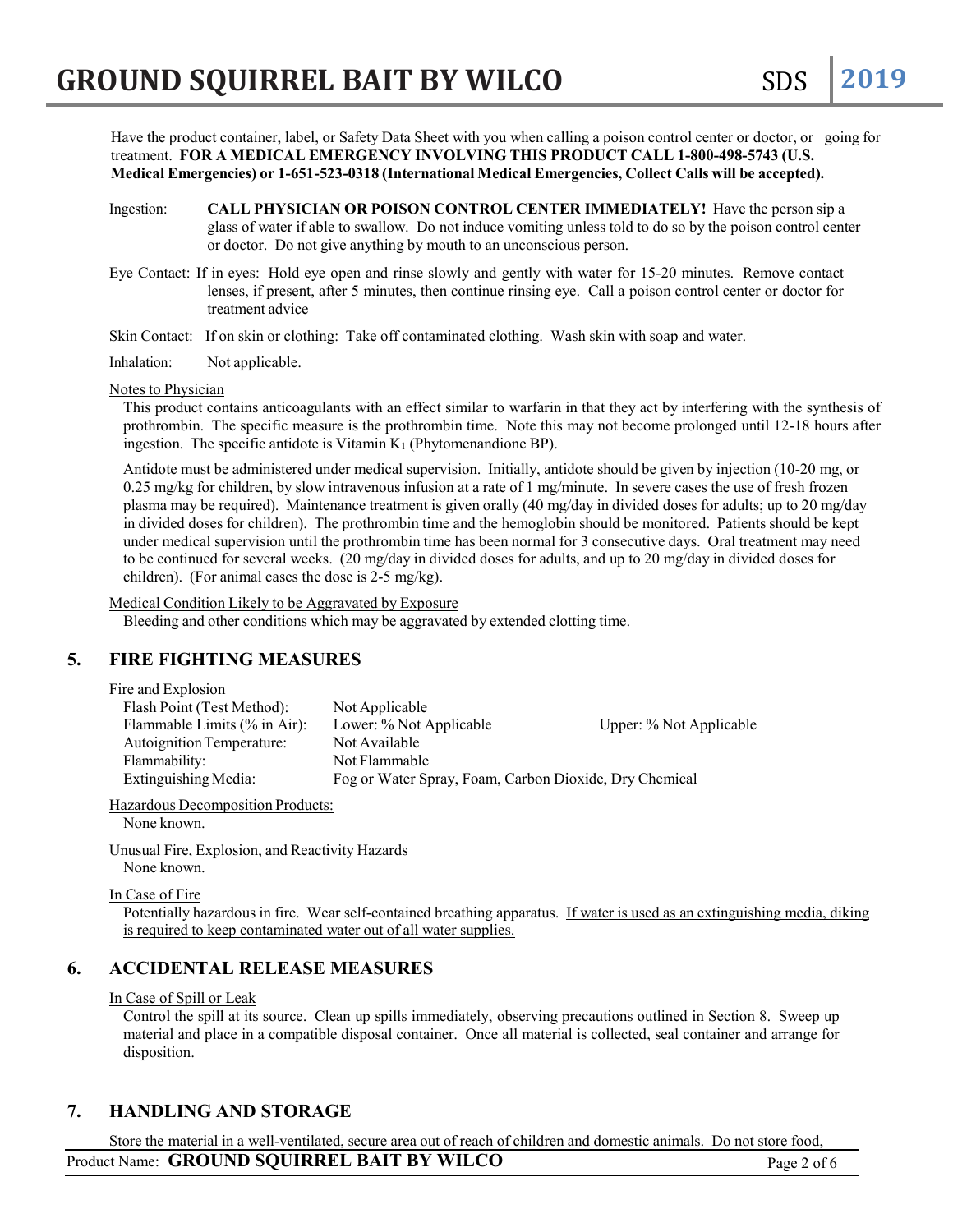beverages or tobacco products in the storage area. Prevent eating, drinking, tobacco use, and cosmetic application in areas where there is a potential for exposure to the material. Wash thoroughly with soap and water after handling.

# **8. EXPOSURE CONTROLS/PERSONAL PROTECTION**

**THE FOLLOWING RECOMMENDATIONS FOR EXPOSURE CONTROLS/PERSONAL PROTECTION ARE INTENDED FOR THE MANUFACTURE, FORMULATION, PACKAGING, AND USE OF THIS PRODUCT.**

#### **FOR COMMERCIAL APPLICATIONS AND/OR ON-FARM APPLICATIONS CONSULT THE PRODUCT LABEL.**

- Ingestion: Prevent eating, drinking, tobacco usage and cosmetic application in areas where there is a potential for exposure to the material. Wash thoroughly with soap and water after handling.
- Eye Contact: Eye protection is not required for normal handling. Where eye contact is likely, wear tight-fitting chemical goggles.
- Skin Contact: Gloves are not required for normal handling. Where heavy contact is likely, wear chemical resistant (such as nitrile or butyl) gloves.
- Inhalation: Respiratory protection is not required for normal handling. In the event of an unusual dust exposure, use engineering controls or a NIOSH-approved particulate respirator (N, P, R, or HE filter) to keep exposure below the Occupational Exposure Limit.

### **9. PHYSICAL AND CHEMICAL PROPERTIES**

| Appearance:                            | Green extruded pellets                                            |
|----------------------------------------|-------------------------------------------------------------------|
| Odor:                                  | Odorless                                                          |
| Melting Point:                         | Not Available                                                     |
| <b>Boiling Point:</b>                  | Not Available                                                     |
|                                        | Specific Gravity/Density: Bulk Density 43.5 lbs. /ft <sup>3</sup> |
| $pH$ :                                 | Not Available                                                     |
| Solubility:                            | Slightly soluble                                                  |
| Vapor Pressure (mmg Hg): Not Available |                                                                   |
| Vapor Density:                         | Not Available                                                     |
|                                        |                                                                   |

# **10. STABILTY AND REACTIVITY**

| Stability:                        | Stable under normal use and storage conditions. |
|-----------------------------------|-------------------------------------------------|
| Hazardous Polymerization:         | Will not occur.                                 |
| Conditions to Avoid:              | None known.                                     |
| Materials to Avoid:               | None known.                                     |
| Hazardous Decomposition Products: | None known.                                     |

### **11. TOXICOLOGICAL INFORMATION**

Acute Toxicity/Irritation Studies(Finished Product)

| Ingestion:          | Low Toxicity                                 |                                                               |
|---------------------|----------------------------------------------|---------------------------------------------------------------|
|                     | Oral $(LD_{50} Rat)$ :                       | $>$ 7 mg/kg body weight (Diphacinone Technical at 98% active) |
|                     | Oral $(LD_{50} Rat)$ :                       | $> 46,000$ mg/kg body weight                                  |
| Dermal:             | Not Available                                |                                                               |
|                     | Dermal $(LD_{50} Rat)$ :                     | See "Other Toxicity Information," Section 11                  |
| Inhalation:         | Not Available                                |                                                               |
|                     | Inhalation ( $LC_{50}$ Rat):                 | See "Other Toxicity Information," Section 11                  |
| Eye Contact:        | See "Other Toxicity Information," Section 11 |                                                               |
| Skin Contact:       | See "Other Toxicity Information," Section 11 |                                                               |
| Skin Sensitization: | Not Available                                |                                                               |
|                     |                                              |                                                               |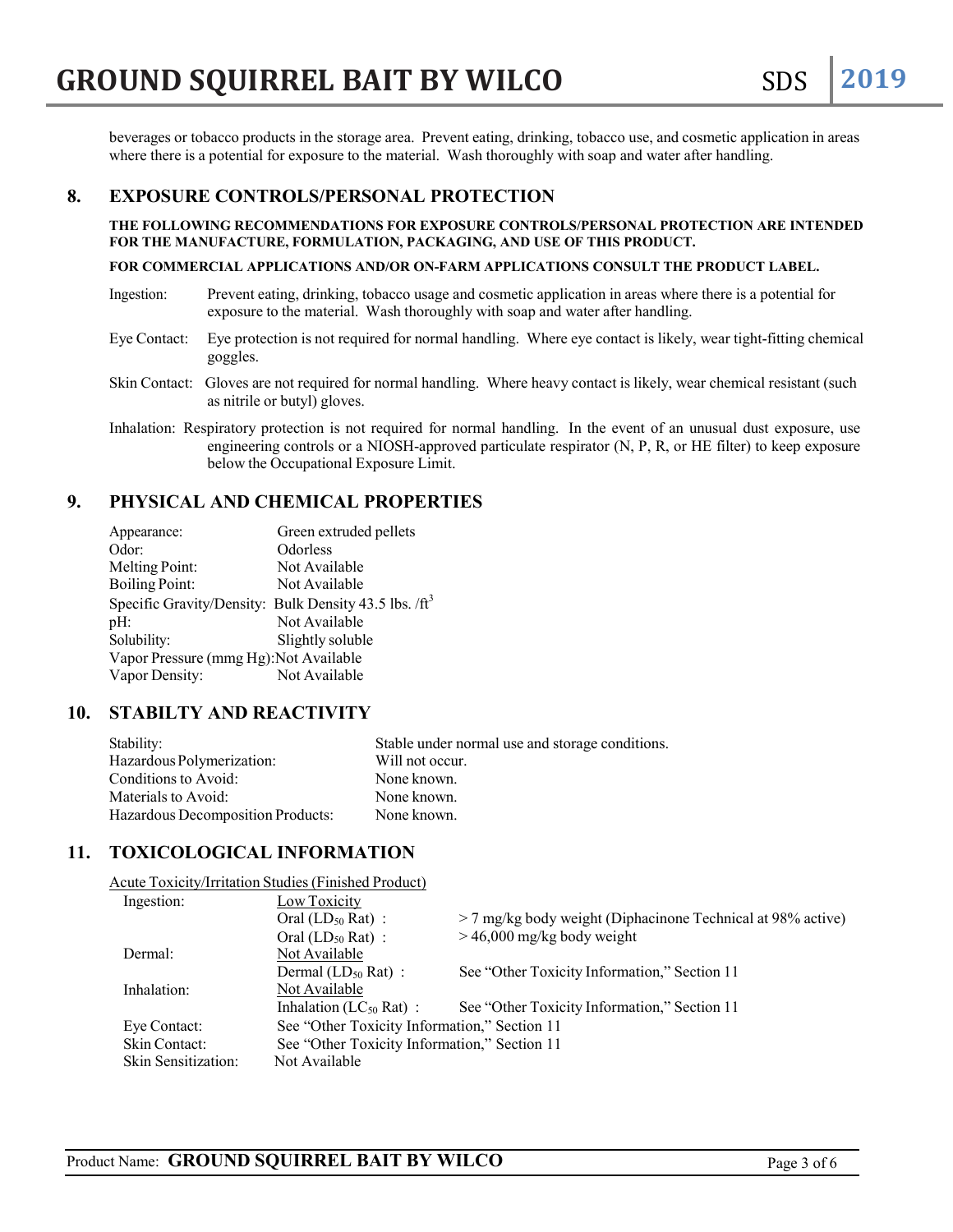Systemically toxic concentrations of this product will probably not be absorbed through human skin. Because of the formulation of this product, inhalation is not expected to be a normal route of exposure. No irritation is likely to develop following contact with human eyes. Irritation will probably not develop following contact with human skin.

Effects of overexposure are those of anticoagulant overdose, i.e., reduced blood clotting ability with spontaneous bleeding in various organs. Body accumulation can result from repeated exposures. Individuals with blood clotting disorders may be more susceptible to overexposure effects.

#### Toxicity of Other Components

| Grains            | Not Available |
|-------------------|---------------|
| <b>Flavorings</b> | Not Available |

### Target Organs

| <i>Active Ingredients</i>    |  |
|------------------------------|--|
| Diphacinone Technical: Blood |  |

#### *Inactive Ingredients*

| <b>Grains</b> | Not Available |
|---------------|---------------|
| Flavoring     | Not Available |

### **12. ECOLOGICAL INFORMATION**

Do not discharge effluent containing this product directly to water. Do not contaminate water when disposing of equipment wash water.

### **13. DISPOSAL CONSIDERATIONS**

### Container Disposal

*Plastic Containers*: Triple rinse (or equivalent). Then offer for recycling or reconditioning, or puncture and dispose of in a sanitary landfill, or incineration, or, if allowed by state and local authorities, by burning. If burned, stay out of smoke. *For containers 1 gallon or less*: Do not reuse empty container (bottle, can, bucket). Wrap container and put in trash.

### Pesticide Disposal

Wastes resulting from the use of this product may be disposed of on site or at an approved waste disposal facility.

### **14. TRANSPORT INFORMATION**

### DOT Classification

| Proper Shipping Name: | Rodenticides with Diphacinone. |
|-----------------------|--------------------------------|
| Hazard Class:         | Not Applicable                 |
| UN Number:            | Not Applicable                 |
| Packing Group:        | Not Applicable                 |
| Label:                | Not Applicable                 |
| Special Instructions: | Not Applicable                 |
| IMDG Classification   |                                |
| Proper Shipping Name: | Rodenticides with Diphacinone. |
| Hazard Class:         | Not Applicable                 |
| UN Number:            | Not Applicable                 |
| Packing Group:        | Not Applicable                 |
| Label:                | Not Applicable                 |
| Special Instructions: | Not Applicable                 |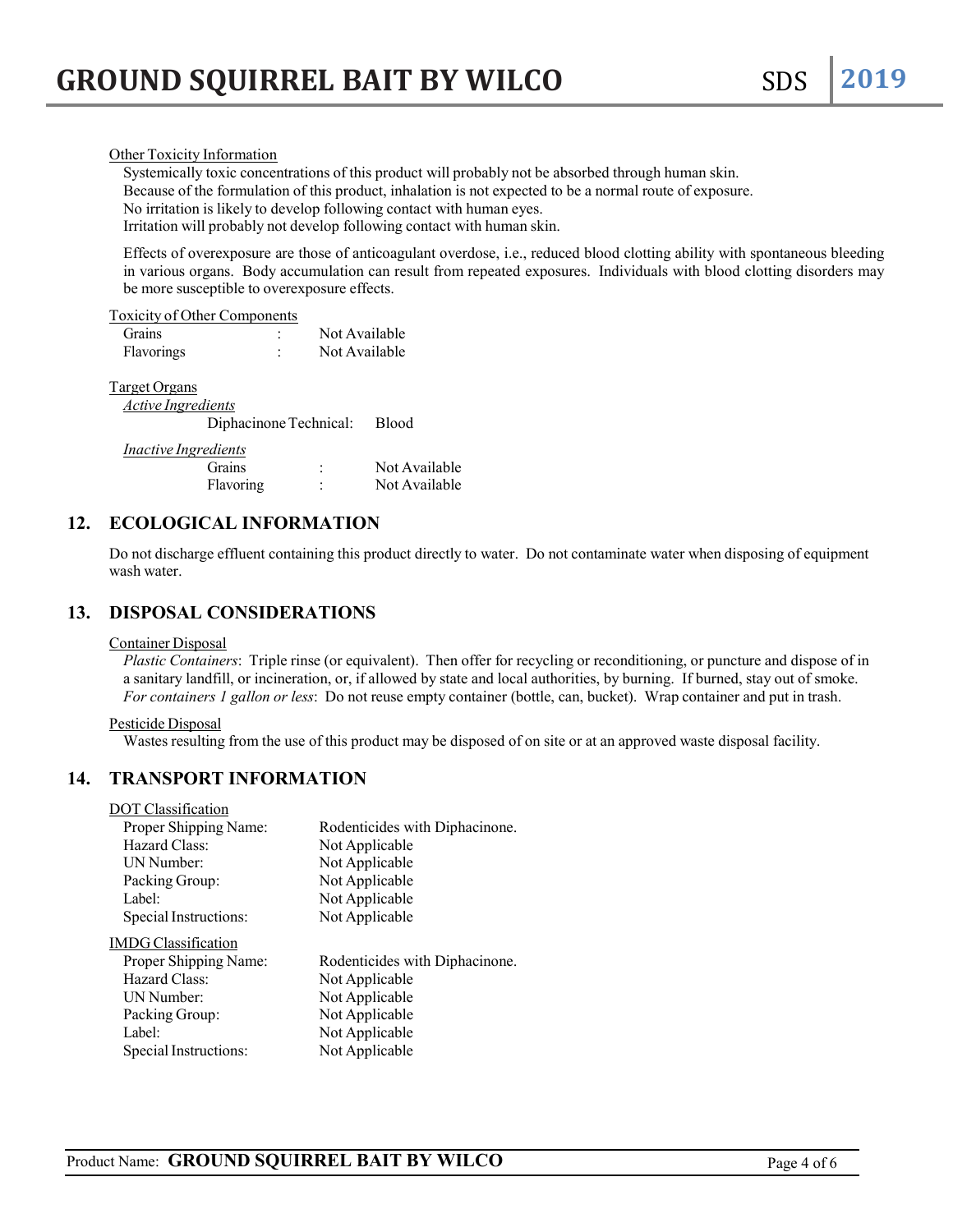| <b>IATA</b> Classification |                                |
|----------------------------|--------------------------------|
| Proper Shipping Name:      | Rodenticides with Diphacinone. |
| Hazard Class:              | Not Applicable                 |
| <b>IJN Number:</b>         | Not Applicable                 |
| Packing Group:             | Not Applicable                 |
| Label:                     | Not Applicable                 |
| Special Instructions:      | Not Applicable                 |
| Canadian Classification    |                                |
| Proper Shipping Name:      | Rodenticides with Diphacinone. |
| Hazard Class:              | Not Applicable                 |
| UN Number:                 | Not Applicable                 |
| Packing Group:             | Not Applicable                 |
| Label:                     | Not Applicable                 |

# **15. REGULATORY INFORMATION**

| EPA SARA Title III Classification<br>Section 311/312 Hazard Classes: | Exempt for low concentrations of Hazardous ingredients in mixture. |  |
|----------------------------------------------------------------------|--------------------------------------------------------------------|--|
| Section 313 Toxic Chemicals:                                         | Not Applicable                                                     |  |
| California Proposition 65<br>Not Applicable                          |                                                                    |  |
| CERLA/SARA 302 Reportable Quantity (RO)<br>None                      |                                                                    |  |
| RCRA Hazardous Waste Classification (40 CFR 261)<br>Not Applicable   |                                                                    |  |
| <b>TSCA Status</b><br>Exempt from TSCA, subject to FIFRA             |                                                                    |  |

# **16. OTHER INFORMATION**

| NFPA Hazard Ratings |  | <b>HMIS Hazard Ratings</b> |  | 0 - Minimal   |
|---------------------|--|----------------------------|--|---------------|
| Health:             |  | Health:                    |  | 1 - Slight    |
| Flammability: 1     |  | Flammability: 1            |  | 2 - Moderate  |
| Instability:        |  | Reactivity:                |  | 3 - Serious   |
|                     |  |                            |  | $4 -$ Extreme |

For Non-Emergency Questions About This Product Call: 1-805-735-2476 Wilco Distributors, Inc.